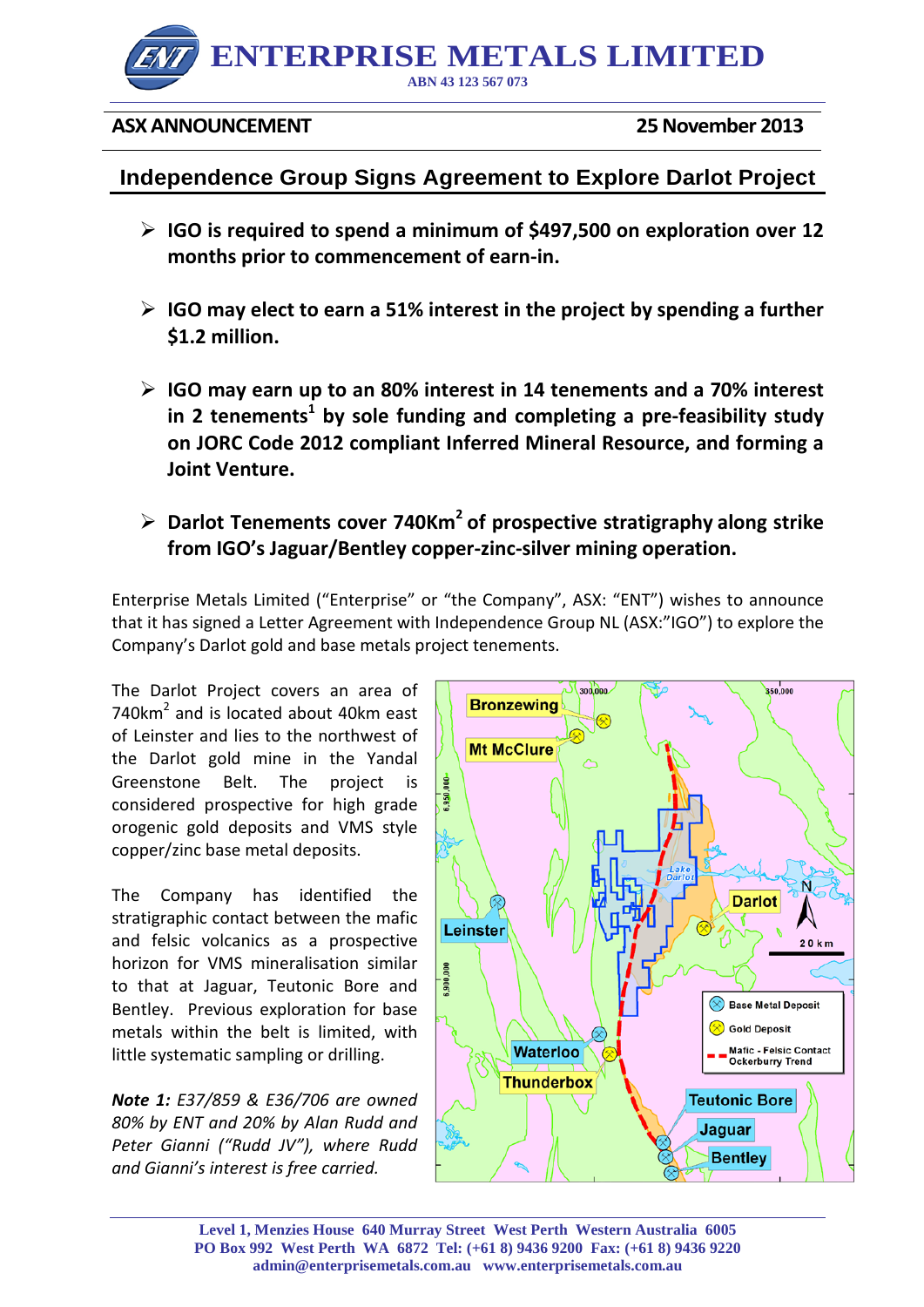**ENTERPRISE METALS LIMITED ABN 43 123 567 073**

A broad summary of the terms of the agreement follows:

- 1. IGO to spend \$497,500 on exploration over first 12 months, and has the right to continue exploring the tenements after this point, or withdraw with no interest.
- 2. If continuing, IGO may spend a further \$1.2 million over 2 years to earn a 51% interest in all of the tenements. (Earn-in Period)
- 3. At the end of the Earn-in Period IGO may elect to increase its equity by continuing expenditure to the completion of a pre-feasibility study on a JORC-code (2012) compliant Inferred Mineral Resource at which point a Joint Venture will be formed with the following interests:
	- $\triangleright$  IGO 80%, Enterprise 20% on the ENT tenements, and
	- $\triangleright$  IGO 70%, Enterprise 10% and Rudd JV 20%.
- 4. From the formation of this Joint Venture, further exploration expenditure will be contributed: in respect of the ENT tenements, 80% by IGO and 20% by Enterprise; and in respect of the Rudd JV tenements, 87.5% by IGO and 12.5% by Enterprise, taking into account the free carried 20% Rudd joint venture interest.
- 5. If IGO does not elect to increase its equity as outlined above, it may form a Joint Venture at the end of the Earn-In Period with Enterprise holding a 49% interest in the tenements that were initially wholly owned ENT tenements, and Enterprise holding a 29% interest in Exploration Licences 37/859 and 36/706 which were initially 80% owned ENT tenements under a pre-existing joint venture with Alan Rudd and Peter Gianni<sup>1</sup> ("Rudd JV") where Rudd and Gianni have a 20% free carried interest.
- 6. If a Joint Venture is formed at the end of the Earn-in Period, further exploration expenditure will be contributed: in respect of the ENT tenements, 51% by IGO and 49% by Enterprise; and in respect of the existing Rudd JV tenements, 63.75% by IGO and 36.25% by Enterprise, taking into account the free carried 20% Rudd joint venture interest.
- 7. If Enterprise elects not to contribute at point 3 (above) or point 5 (above) it will be diluted by IGO, and if Enterprise dilutes below 5% on the ENT tenements it will revert to a 1% net smelter royalty (NSR). If Enterprise dilutes below 5% on the Rudd-Gianni tenements it will revert to a 0.5% NSR.
- 8. If Rudd and Gianni elect not to contribute to Mining Operations, and have their interest diluted down to 5%, then that interest will convert to a 1.5% NSR.

Commenting on the Letter Agreement, Enterprise's Chairman Dr Jingbin Wang said:

*"We are very pleased to have attracted a high calibre exploration partner in IGO for our Darlot project. They have proven themselves to be both competent explorers and miners, and we look forward to working with them. Their detailed knowledge of the geological setting of the Jaguar/Bentley copper-zinc-silver deposits will be a definite advantage to successfully exploring the project area.*